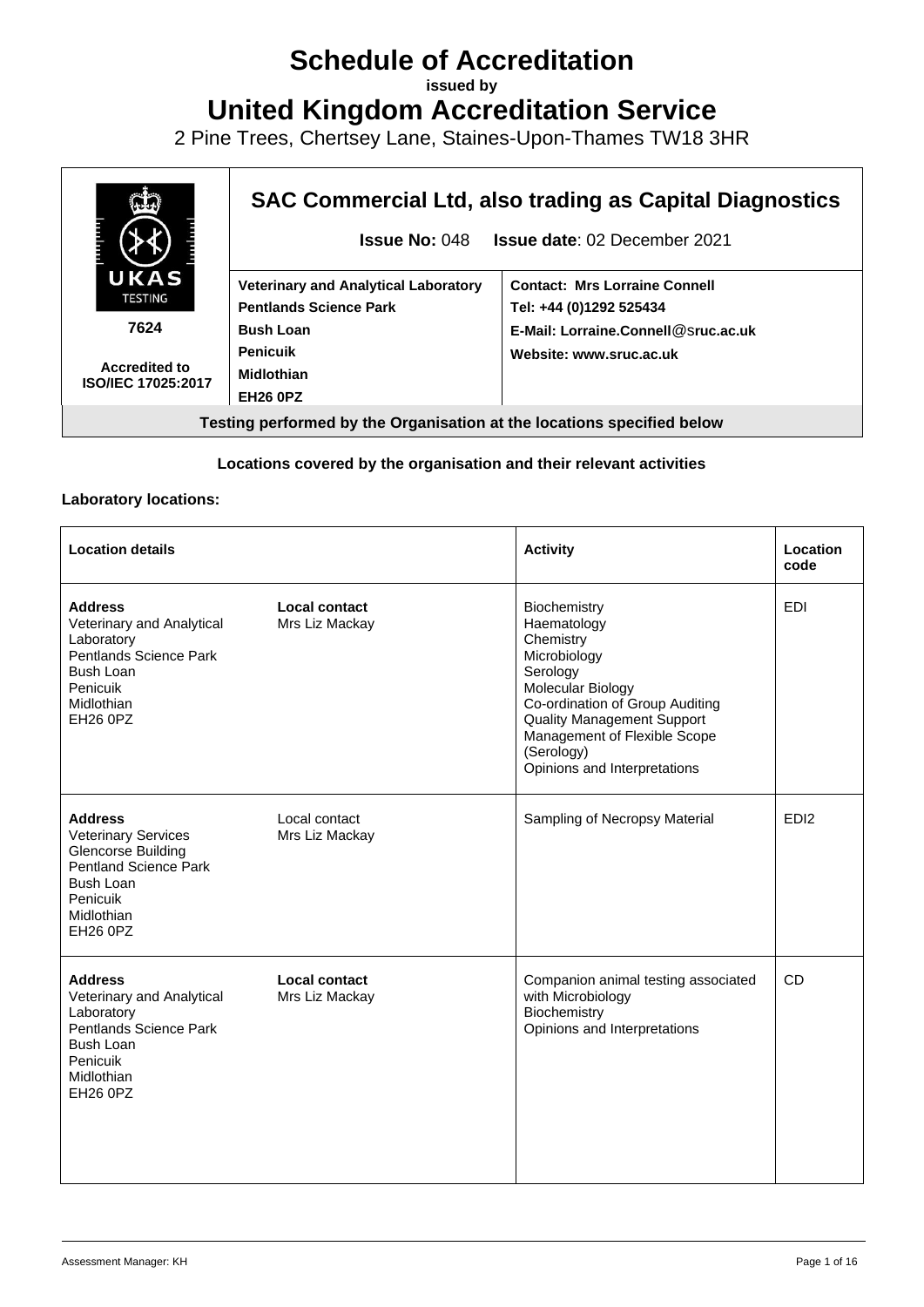

#### **Schedule of Accreditation issued by United Kingdom Accreditation Service**

2 Pine Trees, Chertsey Lane, Staines -upon -Thames, TW18 3HR, UK

### **SAC Commercial Ltd, also trading as Capital Diagnostics**

**Issue No:** 048 **Issue date:** 02 December 2021

| <b>Location details</b>                                                                                                                                      |                                             | <b>Activity</b>                                               | Location<br>code |
|--------------------------------------------------------------------------------------------------------------------------------------------------------------|---------------------------------------------|---------------------------------------------------------------|------------------|
| <b>Address</b><br><b>Veterinary Services</b><br><b>Glencorse Building</b><br>Pentland Science Park<br>Bush Loan<br>Penicuik<br>Midlothian<br><b>EH26 0PZ</b> | <b>Local contact</b><br>Mrs Liz Mackay      | Sampling of Necropsy Material                                 | CD <sub>2</sub>  |
| <b>Address</b><br>Greycrook<br>St Boswells<br>Roxburghshire<br>TD6 0EU                                                                                       | <b>Local contact</b><br>Mr David Wilson     | Sampling of Necropsy Material<br>Opinions and Interpretations | <b>STB</b>       |
| <b>Address</b><br>Epidemiology Research Unit<br>Plot 10 An Lochran<br><b>Inverness Campus</b><br><b>Inverness</b><br>IV <sub>2</sub> 5NA                     | Local contact<br><b>Ms Catriona Webster</b> | Microbiology                                                  | <b>INV</b>       |
| <b>Address</b><br>Mill of Craibstone<br><b>Bucksburn</b><br>Aberdeen<br><b>AB21 9TB</b>                                                                      | <b>Local contact</b><br>Mr T Geraghty       | Sampling of Necropsy Material<br>Opinions and Interpretations | <b>ABD</b>       |
| <b>Address</b><br>Janetstown<br>Thurso<br><b>KW147XF</b>                                                                                                     | Local contact<br>Mr Franz Brulisaur         | Sampling of Necropsy Material<br>Opinions and Interpretations | <b>THU</b>       |
| <b>Address</b><br>St Mary's Industrial Estate<br><b>Dumfries</b><br><b>DG1 1DX</b>                                                                           | <b>Local contact</b><br>Mr Colin Mason      | Sampling of Necropsy Material<br>Opinions and Interpretations | <b>DUM</b>       |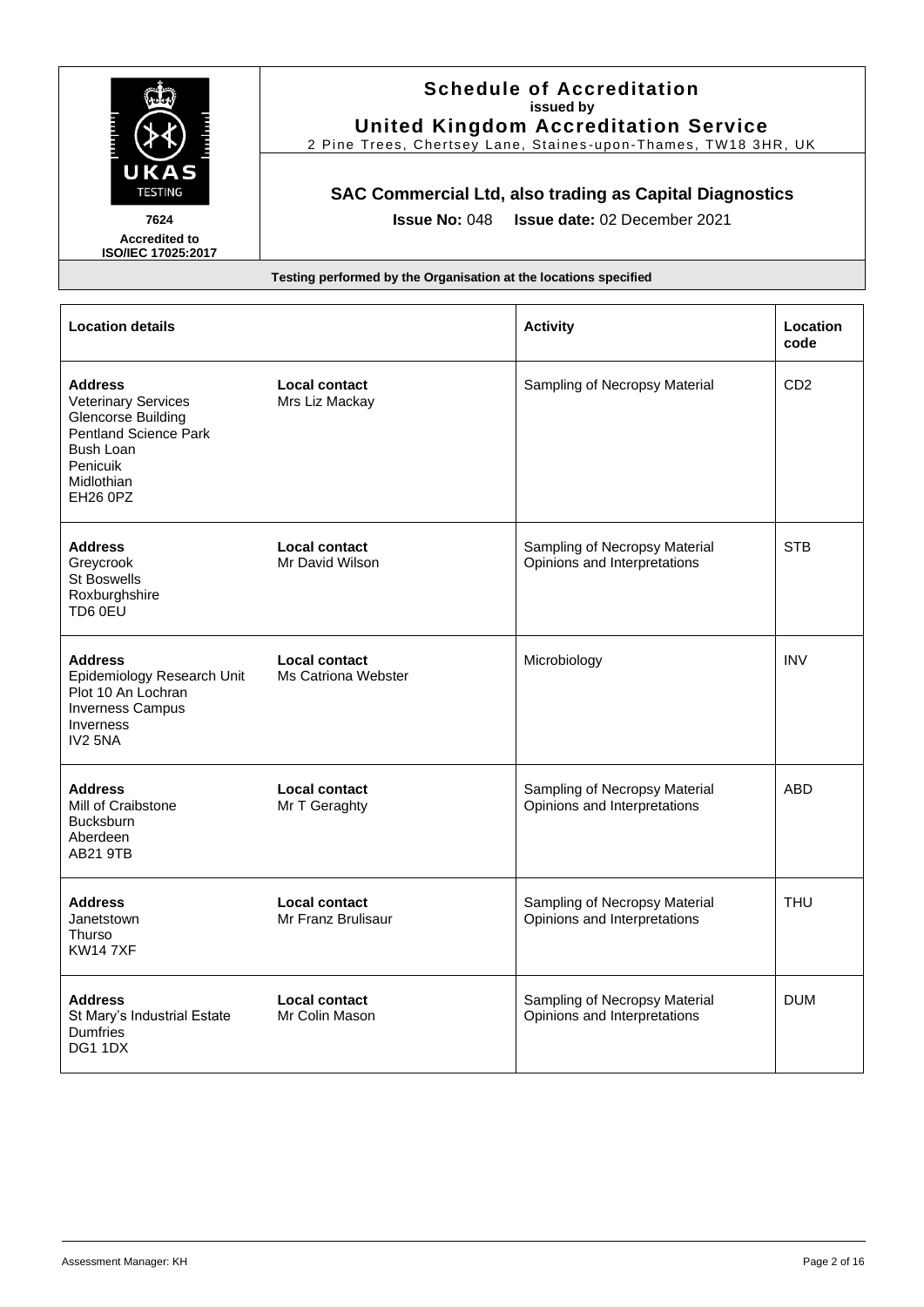

#### **Schedule of Accreditation issued by United Kingdom Accreditation Service**

2 Pine Trees, Chertsey Lane, Staines -upon -Thames, TW18 3HR, UK

# **SAC Commercial Ltd, also trading as Capital Diagnostics**

**Issue No:** 048 **Issue date:** 02 December 2021

**Testing performed by the Organisation at the locations specified**

#### Materials/Products tested Type of test/Properties measured/Range of measurement Standard specifications/ Equipment/Techniques used Location Code SERUM / PLASMA Biochemistry Tests Documented In-house Method using Randox Imola analyser by spectrophotometry Albumin Research Contract Contract Contract Contract Contract Contract Contract Contract Contract Contract Contract Contract Contract Contract Contract Contract Contract Contract Contract Contract Contract Contract Contrac Alanine Transaminase The EDI, CD EDI, CD Amylase and the contract of the contract of the contract of the contract of the contract of the contract of the contract of the contract of the contract of the contract of the contract of the contract of the contract of th Alkaline Phosphatase **EDI, CD** Aspartate Amino **Transferase** EDI, CD D3-Hydroxybutyrate and the extension of the EDI, CD Bile acids **EDI, CD** Total Bilirubin **EDI, CD** Calcium and the contract of the contract of the contract of the contract of the contract of the contract of the contract of the contract of the contract of the contract of the contract of the contract of the contract of th Chloride EDI, CD Cholesterol EDI, CD Creatinine kinase **EDI, CD**<br>Creatinine **EDI, CD** Creatinine EDI, CD<br>
EDI, CD<br>
EDI. CD<br>
EDI. CD Fructosamine Gamma Glutamyl **Transferase** EDI, CD Glutamate Dehydrogenase | EDI, CD Glucose Reserves and the EDI, CD is a set of the EDI, CD is a set of the EDI, CD is a set of the EDI, CD Glutathione Peroxidase  $\vert$  eDI, CD Lipase EDI, CD Magnesium and the state of the state of the state of the state of the state of the state of the state of the state of the state of the state of the state of the state of the state of the state of the state of the state of Inorganic Phosphorous **EDI, CD** Potassium and the contract of the contract of the contract of the contract of the contract of the contract of the contract of the contract of the contract of the contract of the contract of the contract of the contract of Sodium in the set of the set of the set of the set of the set of the set of the set of the set of the set of the set of the set of the set of the set of the set of the set of the set of the set of the set of the set of the Total Protein **EDI, CD** Triglycerides **EDI, CD** Urea EDI, CD URINE REGISTER REGISTER REGISTER REGISTER REGISTER BOOK BOOK BOOK BEDI, CD

# DETAIL OF ACCREDITATION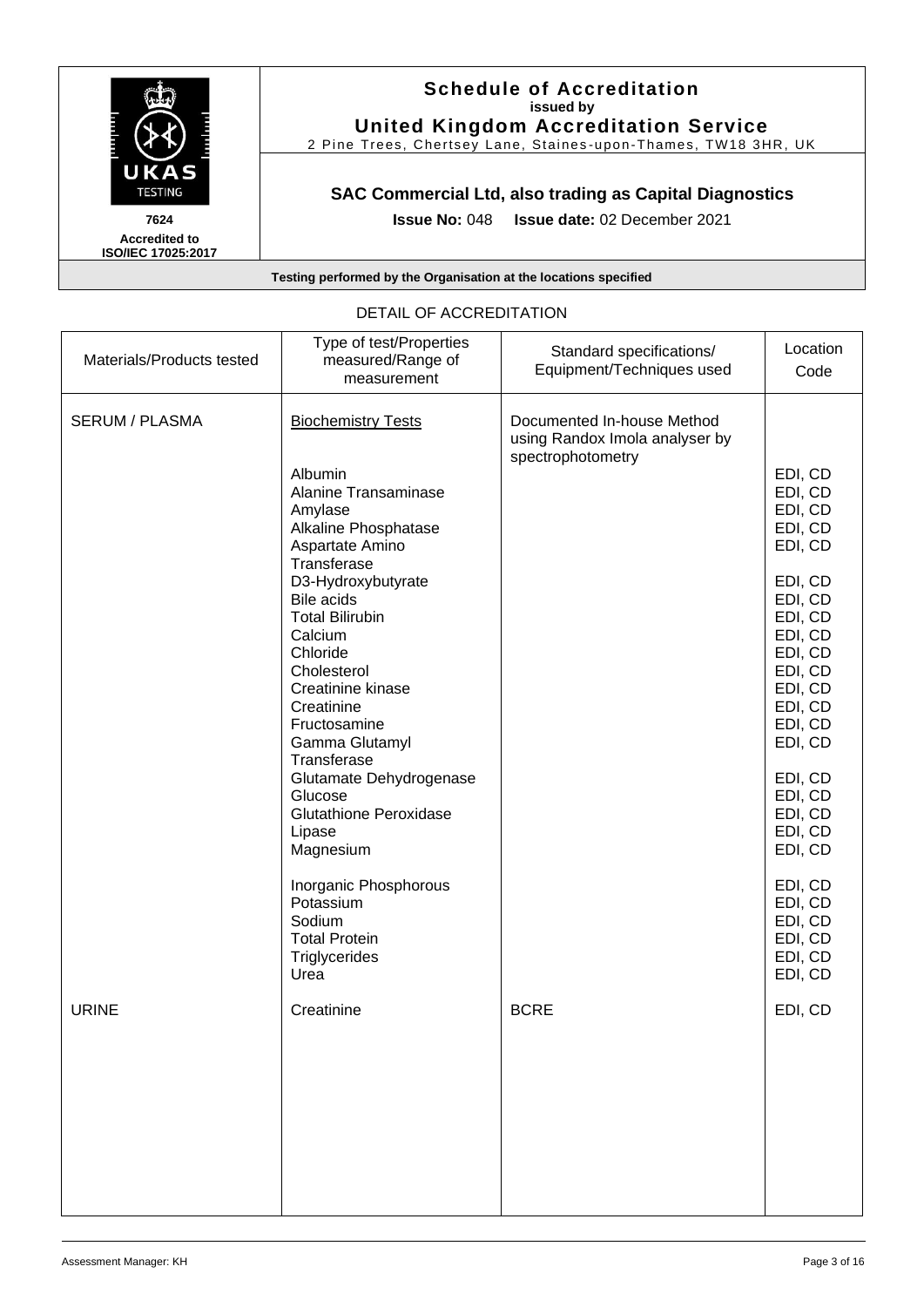

#### **Schedule of Accreditation issued by United Kingdom Accreditation Service**

2 Pine Trees, Chertsey Lane, Staines -upon -Thames, TW18 3HR, UK

# **SAC Commercial Ltd, also trading as Capital Diagnostics**

**Issue No:** 048 **Issue date:** 02 December 2021

| Materials/Products tested               | Type of test/Properties<br>measured/Range of<br>measurement                                                                                                                                             | Standard specifications/<br>Equipment/Techniques used                                                                                                                | Location<br>Code                                                             |
|-----------------------------------------|---------------------------------------------------------------------------------------------------------------------------------------------------------------------------------------------------------|----------------------------------------------------------------------------------------------------------------------------------------------------------------------|------------------------------------------------------------------------------|
| SERUM / PLASMA (cont'd)                 | Biochemistry Tests (cont'd)                                                                                                                                                                             | Documented In-house Methods<br>using Immulite analyser.<br>Chemiluminescent enzyme<br>immunoassays                                                                   |                                                                              |
|                                         | Cortisol<br>Folate<br>Phenobarbitone<br>Progesterone<br>Total T4<br><b>TSH</b><br>Vitamin B12                                                                                                           | SOP/VSG/CHEMIMMULITE<br>SOP/VSG/CHEMIMMULITE<br>SOP/VSG/CHEMIMMULITE<br>SOP/VSG/CHEMIMMULITE<br>SOP/VSG/CHEMIMMULITE<br>SOP/VSG/CHEMIMMULITE<br>SOP/VSG/CHEMIMMULITE | <b>CD</b><br><b>CD</b><br><b>CD</b><br>EDI, CD<br>CD<br><b>CD</b><br>EDI, CD |
| <b>TISSUE</b>                           | Copper (Nitric Acid digest)<br>Lead (Nitric Acid digest)                                                                                                                                                | TISSUE/Microwave Digestion/ICP<br>spectrometry                                                                                                                       | <b>EDI</b>                                                                   |
| <b>SERUM</b>                            | Copper<br>Zinc                                                                                                                                                                                          | ICP spectrometry                                                                                                                                                     | <b>EDI</b>                                                                   |
| <b>WHOLE BLOOD</b>                      | Lead<br>Manganese                                                                                                                                                                                       | SOP/VSG/CHEMIMS by ICP-MS                                                                                                                                            | <b>EDI</b>                                                                   |
| SEDIMENTS, SLUDGES<br>AND ORGANIC WASTE | <b>Chemical Tests</b>                                                                                                                                                                                   | Documented In-house Methods<br>unless otherwise stated                                                                                                               |                                                                              |
|                                         | Fluoride (acid soluble)<br>Aqua Regia Soluble<br>elements as listed below:                                                                                                                              | SOXF by Ion selective electrode                                                                                                                                      | <b>EDI</b>                                                                   |
|                                         | Aluminium (not soils)<br>Calcium<br>Cadmium*<br>Copper*<br>Chromium<br><b>Iron</b><br>Lead*<br>Magnesium<br>Manganese<br>Nickel*<br>Molybdenum*<br>Phosphorus<br>Potassium<br>Sodium<br>Sulphur<br>Zinc | SOT/OW/ICP by ICP-OES<br>spectrometry<br>* using microwave digestion by<br>SOP/SRUCVS/CHEMSOTOWDIG<br><b>EST</b>                                                     | <b>EDI</b>                                                                   |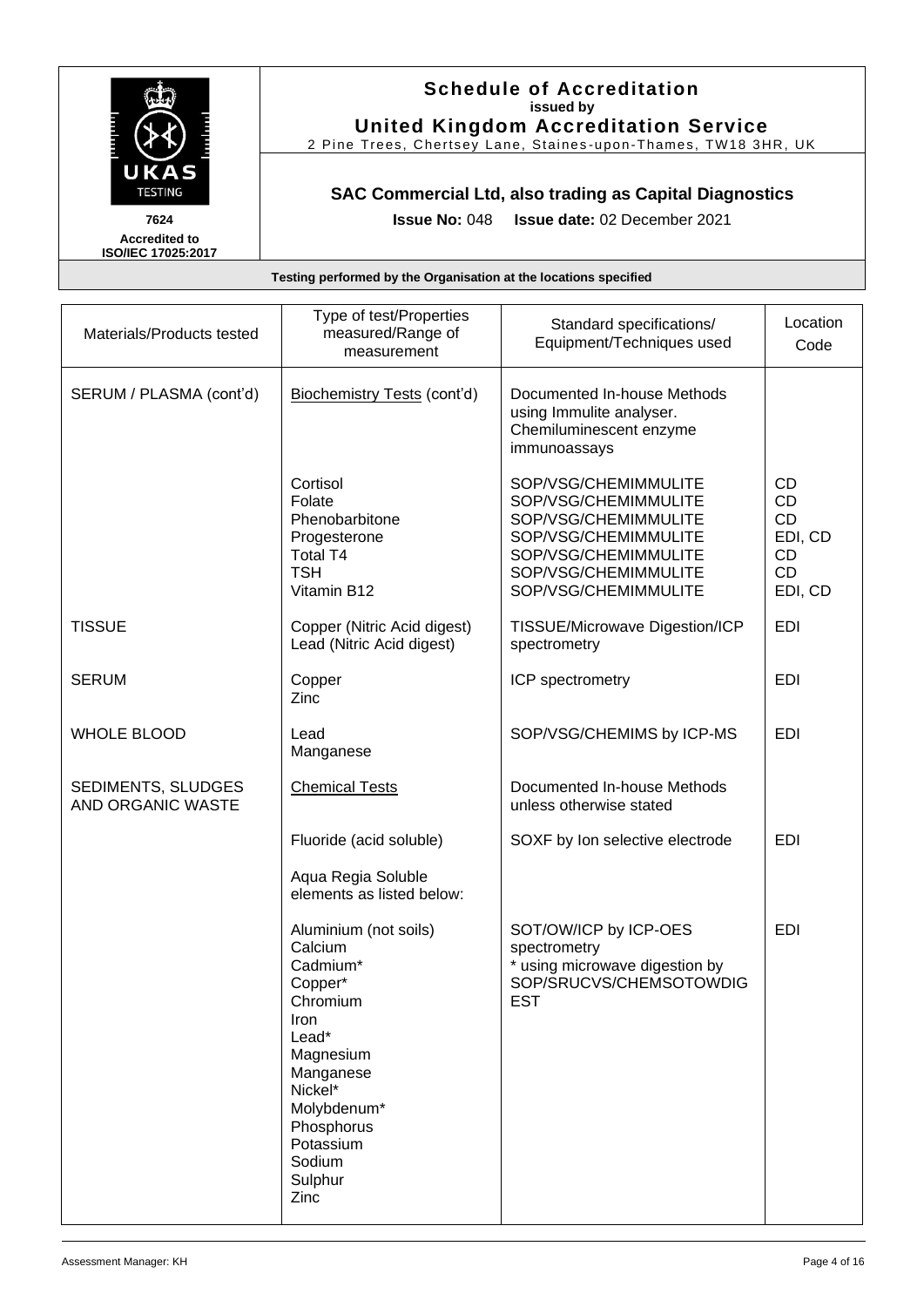

#### **Schedule of Accreditation issued by United Kingdom Accreditation Service**

2 Pine Trees, Chertsey Lane, Staines -upon -Thames, TW18 3HR, UK

# **SAC Commercial Ltd, also trading as Capital Diagnostics**

**Issue No:** 048 **Issue date:** 02 December 2021

| Materials/Products tested                | Type of test/Properties<br>measured/Range of<br>measurement                                                                       | Standard specifications/<br>Equipment/Techniques used                                              | Location<br>Code |
|------------------------------------------|-----------------------------------------------------------------------------------------------------------------------------------|----------------------------------------------------------------------------------------------------|------------------|
| <b>SOILS</b>                             | <b>Chemical / Physical Tests</b>                                                                                                  | Documented In-house Methods<br>unless otherwise stated                                             |                  |
| SOIL plus LIME requirement<br>soils only | pH                                                                                                                                | SOP/VSG/CHEMPGPSPH by<br>SKALAR robot pH electrode                                                 | <b>EDI</b>       |
|                                          | <b>Organic Matter</b><br>(Loss on ignition)                                                                                       | SOP/VS/CHEMWSOLOIASH ASH<br>by gravimetry                                                          | <b>EDI</b>       |
|                                          | Aqua regia extractable<br>metals                                                                                                  |                                                                                                    |                  |
|                                          | Arsenic<br>Cadmium<br>Chromium<br>Copper<br>Lead<br>Mercury<br>Molybdenum<br>Nickel<br>Selenium<br>Zinc                           | SOP/VSG/CHEMIMS by ICP-MS<br>using microwave digestion by<br>SOP/SRUCVS/CHEMSOTOWDIG<br><b>EST</b> | <b>EDI</b>       |
|                                          | Boron (Hot CaCl2<br>extractable)                                                                                                  | SOXB/ICP by ICP spectrometry                                                                       | <b>EDI</b>       |
|                                          | Phosphorus (Olsen's)                                                                                                              | ADAS Routine P by spectrometry                                                                     | <b>EDI</b>       |
|                                          | Phosphorus<br>(Modified Morgan's)                                                                                                 | SAC Routine P by spectrometry                                                                      | <b>EDI</b>       |
|                                          | <b>Ammonium Nitrate</b><br>Extractable elements as<br>listed below<br>Potassium<br>Magnesium<br>Sodium                            | ADAS Routine analysis by ICP<br>spectrometry                                                       | <b>EDI</b>       |
|                                          | Potassium (Modified<br>Morgan's)<br>Magnesium (Modified<br>Morgan's)<br>Calcium (Modified Morgan's)<br>Sodium (Modified Morgan's) | SAC Routine analysis by ICP<br>spectrometry                                                        | <b>EDI</b>       |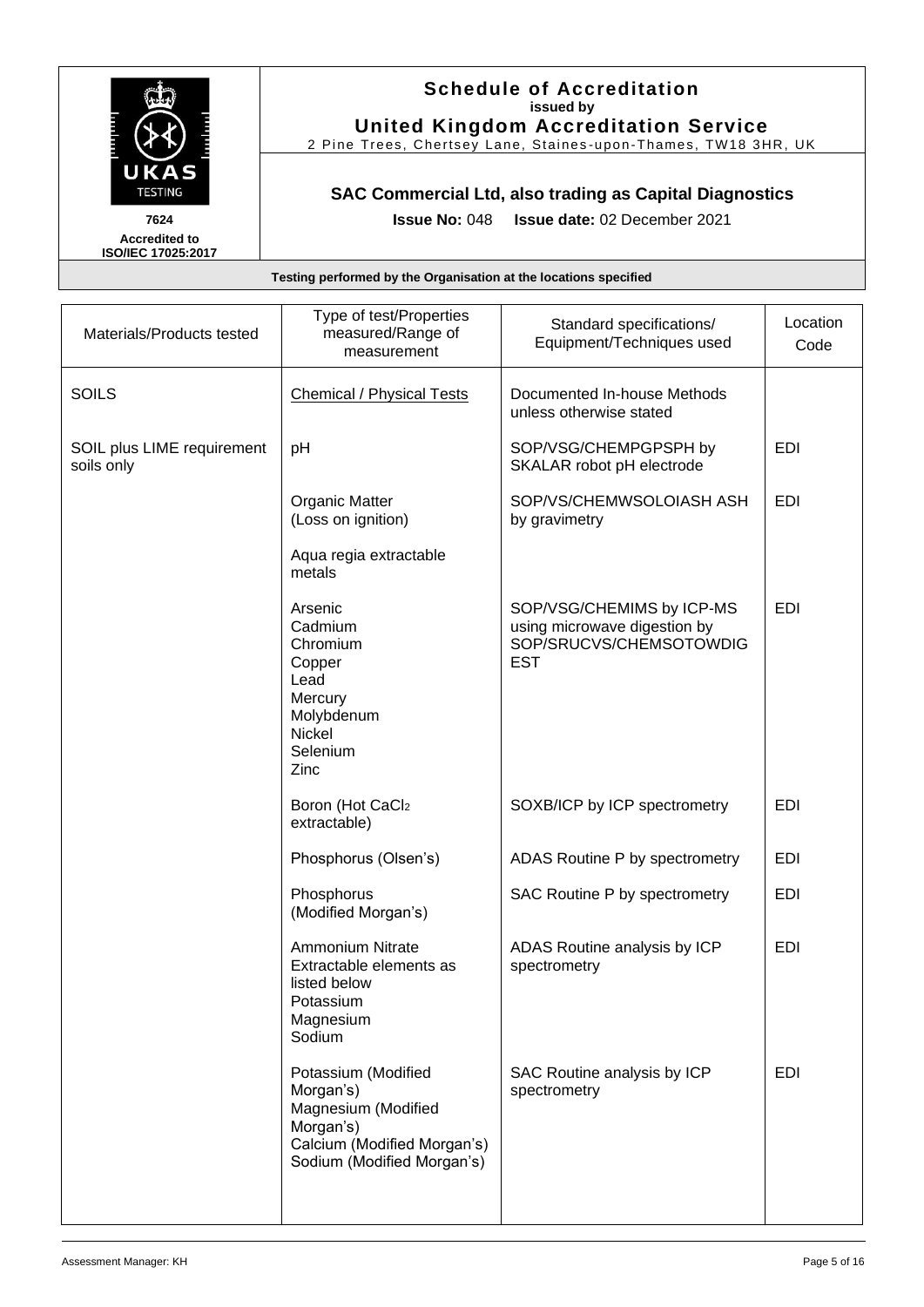

#### **Schedule of Accreditation issued by United Kingdom Accreditation Service**

2 Pine Trees, Chertsey Lane, Staines -upon -Thames, TW18 3HR, UK

# **SAC Commercial Ltd, also trading as Capital Diagnostics**

**Issue No:** 048 **Issue date:** 02 December 2021

| Materials/Products tested                                                                | Type of test/Properties<br>measured/Range of<br>measurement                                                                 | Standard specifications/<br>Equipment/Techniques used                                                                                     | Location<br>Code |
|------------------------------------------------------------------------------------------|-----------------------------------------------------------------------------------------------------------------------------|-------------------------------------------------------------------------------------------------------------------------------------------|------------------|
| SOILS (cont'd)                                                                           | <b>Chemical / Physical Tests</b><br>(cont'd)                                                                                | Documented In-house Methods<br>unless otherwise stated                                                                                    |                  |
|                                                                                          | Cobalt (Acetic Acid<br>Extractable)<br>Sulphur                                                                              | SOXCO by ICP spectrometry<br>SOXS by ICP spectrometry                                                                                     | <b>EDI</b>       |
|                                                                                          | Copper (EDTA Extractable)<br>Zinc (EDTA Extractable)                                                                        | SOXEDTA by ICP spectrometry                                                                                                               | <b>EDI</b>       |
| PLANTS, ANIMAL FEEDS<br><b>AND SOILS</b>                                                 | <b>Chemical / Physical Tests</b>                                                                                            | Documented In-House Methods<br>unless otherwise stated                                                                                    |                  |
|                                                                                          | Nitrogen (Kjeldahl)                                                                                                         | SOP/VSG/CHEMWNCP and<br>SOP/VSG/CHEMWSEMIMICRODI<br>G - Kjeldahl digestion and<br>potentiometric titration using<br>Gerhardt Vapodest 50S | <b>EDI</b>       |
| PLANT TISSUE, ANIMAL<br>FEED FORAGE,<br><b>CONCENTRATES AND</b>                          | <b>Chemical / Physical Tests</b>                                                                                            | Documented In-House Methods<br>unless otherwise stated                                                                                    |                  |
| <b>COMPLETE DIETS</b>                                                                    | Dry matter                                                                                                                  | Dry Matter using oven drying at<br>100 °C                                                                                                 | <b>EDI</b>       |
| PLANT TISSUE, ANIMAL<br><b>FEEDS AND ANIMAL</b><br><b>TISSUE</b>                         | Arsenic<br>Cadmium<br>Cobalt<br>Selenium<br>Molybdenum<br>Lead                                                              | CHEMIMSMWMINS ICP-MS,<br>prepared by Nitric Acid Digest                                                                                   | <b>EDI</b>       |
| PLANT TISSUE, ANIMAL<br>FEED FORAGE,<br><b>CONCENTRATES AND</b><br><b>COMPLETE DIETS</b> | <b>Boron</b><br>Calcium<br>Copper<br>Iron<br>Magnesium<br>Manganese<br>Phosphorus<br>Potassium<br>Sodium<br>Sulphur<br>Zinc | ICP-OES spectrometry prepared by<br>Nitric Acid Digest                                                                                    | <b>EDI</b>       |
|                                                                                          | Nitrogen (Kjeldahl) and<br>crude protein                                                                                    | NITROGEN - CRUDE by Kjeldahl<br>Digest/Steam distillation                                                                                 | <b>EDI</b>       |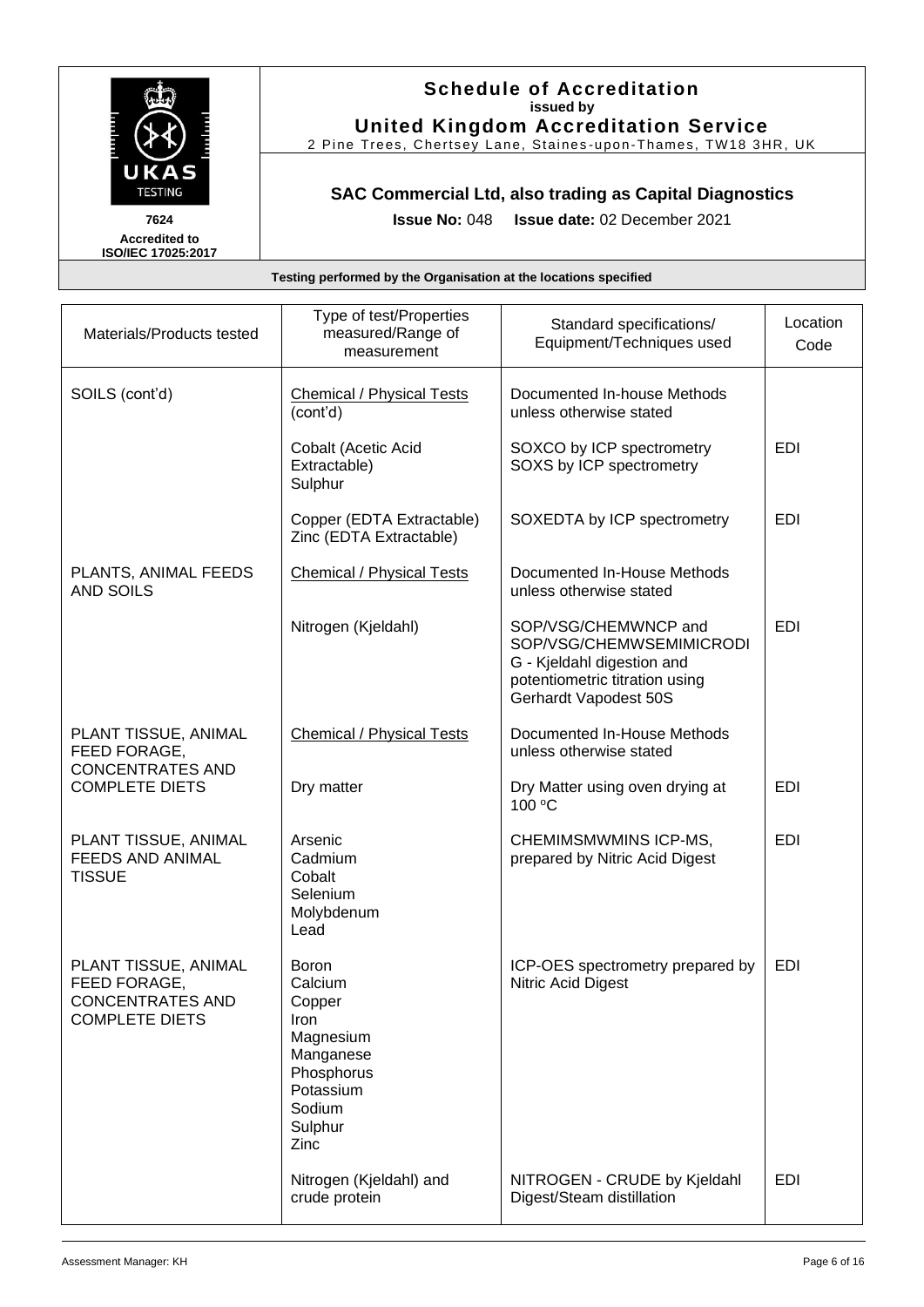

#### **Schedule of Accreditation issued by United Kingdom Accreditation Service**

2 Pine Trees, Chertsey Lane, Staines -upon -Thames, TW18 3HR, UK

# **SAC Commercial Ltd, also trading as Capital Diagnostics**

**Issue No:** 048 **Issue date:** 02 December 2021

| Materials/Products tested                                               | Type of test/Properties<br>measured/Range of<br>measurement                                           | Standard specifications/<br>Equipment/Techniques used             | Location<br>Code |
|-------------------------------------------------------------------------|-------------------------------------------------------------------------------------------------------|-------------------------------------------------------------------|------------------|
| ANIMAL FEED FORAGE,<br><b>CONCENTRATES AND</b><br><b>COMPLETE DIETS</b> | <b>Chemical / Physical Tests</b>                                                                      | Documented In-House Methods<br>unless otherwise stated            |                  |
|                                                                         | Crude Protein (Kjeldahl)                                                                              | Total N Kjeldahl Digest/Steam<br>distillation                     | <b>EDI</b>       |
|                                                                         | Crude Fibre                                                                                           | CF/Fibercap (gravimetric)                                         | <b>EDI</b>       |
|                                                                         | Acid detergent fibre                                                                                  | ADF/Fibercap (gravimetric)                                        | <b>EDI</b>       |
|                                                                         | Neutral detergent fibre                                                                               | NDF/Fibercap (gravimetric)                                        | <b>EDI</b>       |
|                                                                         | Neutral cellulase and<br>gammanase digestibility                                                      | NCGD/Fibrecap (gravimetric)/Maff<br>PB1285                        | <b>EDI</b>       |
|                                                                         | Starch                                                                                                | Polarimetry                                                       | <b>EDI</b>       |
|                                                                         | <b>Total Sugars</b>                                                                                   | <b>Luff-School Titration</b>                                      | <b>EDI</b>       |
| <b>LIMING MATERIALS</b>                                                 | <b>Neutralising Value</b>                                                                             | NV/Titration based on SI 1991,<br>No973                           | <b>EDI</b>       |
|                                                                         | <b>Haematology Tests</b>                                                                              | Documented In-house Method                                        |                  |
| <b>WHOLE BLOOD</b><br>Bovine, Canine, Equine,<br>Feline and Ovine       | Haemoglobin<br>Packed cell volume<br>Platelet count<br>Red blood cell count<br>White blood cell count | SOP VSG/HVETPLUS using<br>Horiba Vet Plus haematology<br>analyser | EDI, CD          |
|                                                                         | White blood cell differential<br>count                                                                | <b>HDIFF using Microscopy</b>                                     | EDI, CD          |
|                                                                         |                                                                                                       |                                                                   |                  |
|                                                                         |                                                                                                       |                                                                   |                  |
|                                                                         |                                                                                                       |                                                                   |                  |
|                                                                         |                                                                                                       |                                                                   |                  |
|                                                                         |                                                                                                       |                                                                   |                  |
|                                                                         |                                                                                                       |                                                                   |                  |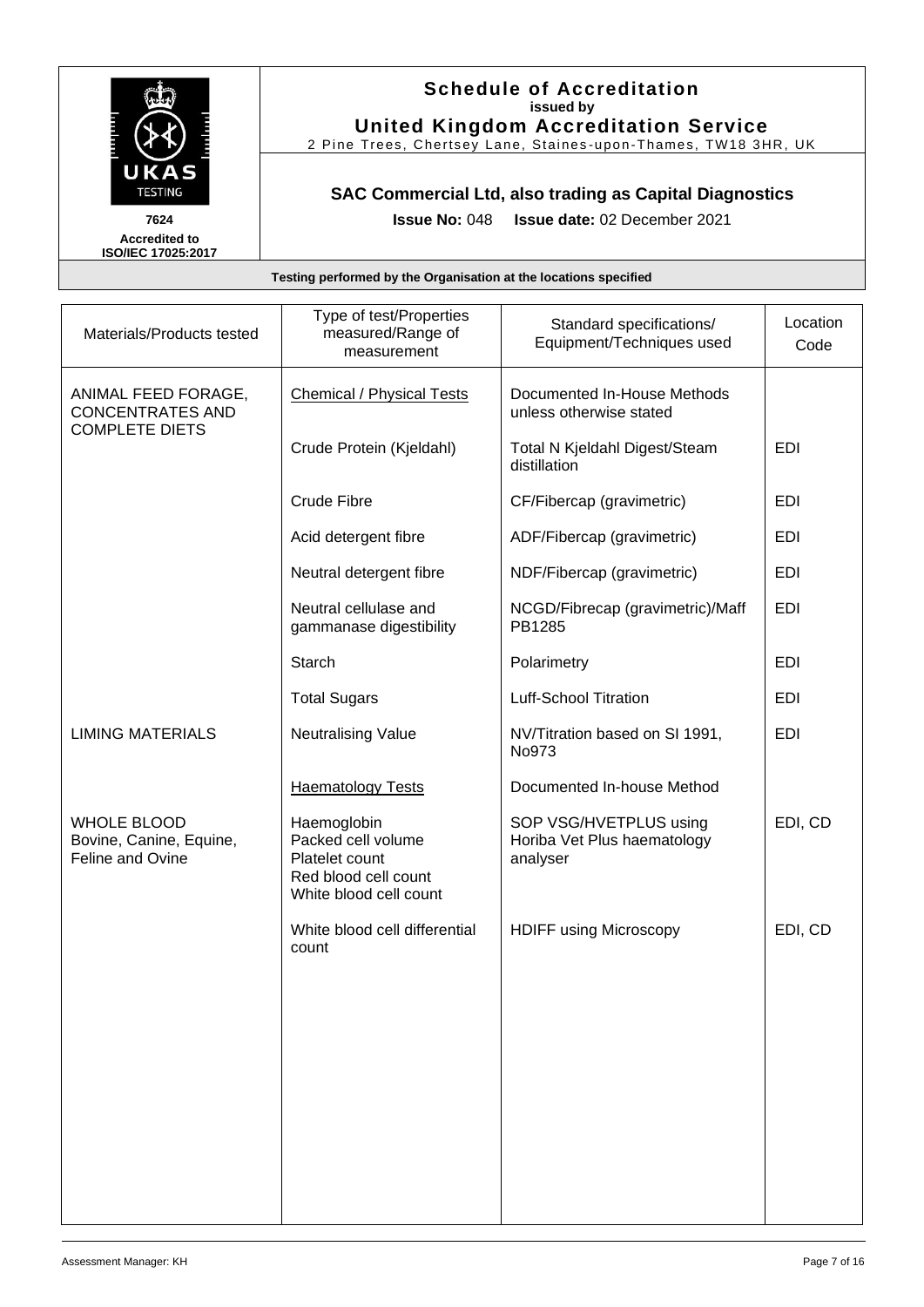

#### **Schedule of Accreditation issued by United Kingdom Accreditation Service**

2 Pine Trees, Chertsey Lane, Staines -upon -Thames, TW18 3HR, UK

# **SAC Commercial Ltd, also trading as Capital Diagnostics**

**Issue No:** 048 **Issue date:** 02 December 2021

| Materials/Products tested                                                                                                                  | Type of test/Properties<br>measured/Range of<br>measurement               | Standard specifications/<br>Equipment/Techniques used                                                                                                                                                                    | Location<br>Code |
|--------------------------------------------------------------------------------------------------------------------------------------------|---------------------------------------------------------------------------|--------------------------------------------------------------------------------------------------------------------------------------------------------------------------------------------------------------------------|------------------|
| ANIMAL FLUIDS AND<br>TISSUES - as specified                                                                                                | <b>Molecular Biology Tests</b>                                            | Documented In-house PCR<br>Methods                                                                                                                                                                                       |                  |
| Ovine Blood                                                                                                                                | Scrapie Genotyping:<br>136/154/171 Codon                                  | SOP/VSG/MBSCRAPIEPCR<br>(Applied Biosystems MagMAX<br>extraction system and MagMAX<br>CORE extraction kit).<br>Real time RT-PCR using Applied<br>Biosystems 7500                                                         | <b>EDI</b>       |
| Bovine Milk (Individual Or<br>Bulk), Liquid Culture,<br>Synovial Fluid Swabs,<br>Respiratory Swabs,<br>Bronchial-Alveolar Lavages,<br>Lung | Detection of Mycoplasma<br>bovis DNA                                      | <b>MBMbovisPCR</b><br>(Applied Biosystems MagMAX<br>extraction system and MagMAX<br>CORE extraction kit).<br>Real time PCR using Applied<br>Biosystems 7500 using<br>VetMAX Mycoplasma bovis kit                         | <b>EDI</b>       |
| Porcine Lung Tissue, Swabs<br><b>And Oral Fluids</b>                                                                                       | Detection of Mycoplasma<br>hyopneumoniae DNA                              | <b>MBMHYORETIPCR</b><br>(Applied Biosystems MagMAX<br>extraction system and MagMAX<br>CORE extraction kit).<br>Real time PCR using Applied<br>Biosystems 7500 using VetMAX<br>Reagents and controls                      | <b>EDI</b>       |
| <b>Porcine Tonsil/Throat Swabs</b>                                                                                                         | Detection of Actinobacillus<br>pleuropneumoniae APP 1V<br>toxingene (DNA) | <b>MBCONPCR</b><br>(Applied Biosystems MagMAX<br>extraction system and MagMAX<br>CORE extraction kit).<br>Nested endpoint PCR (using<br>Applied Biosystems 9700, with<br>visualisation by agarose gel<br>electrophoresis | <b>EDI</b>       |
| Porcine Throat/Nasal Swabs                                                                                                                 | Detection of toxogenic<br>Pasteurella multocida DNA                       | <b>MBTOXPMPCR</b><br>(Applied Biosystems MagMAX<br>extraction system and<br>MagMAXCOREextraction kit).<br>Nested PCR using Applied<br>Biosystems 7500, with visualisation<br>by agarose gel electrophoresis              | EDI              |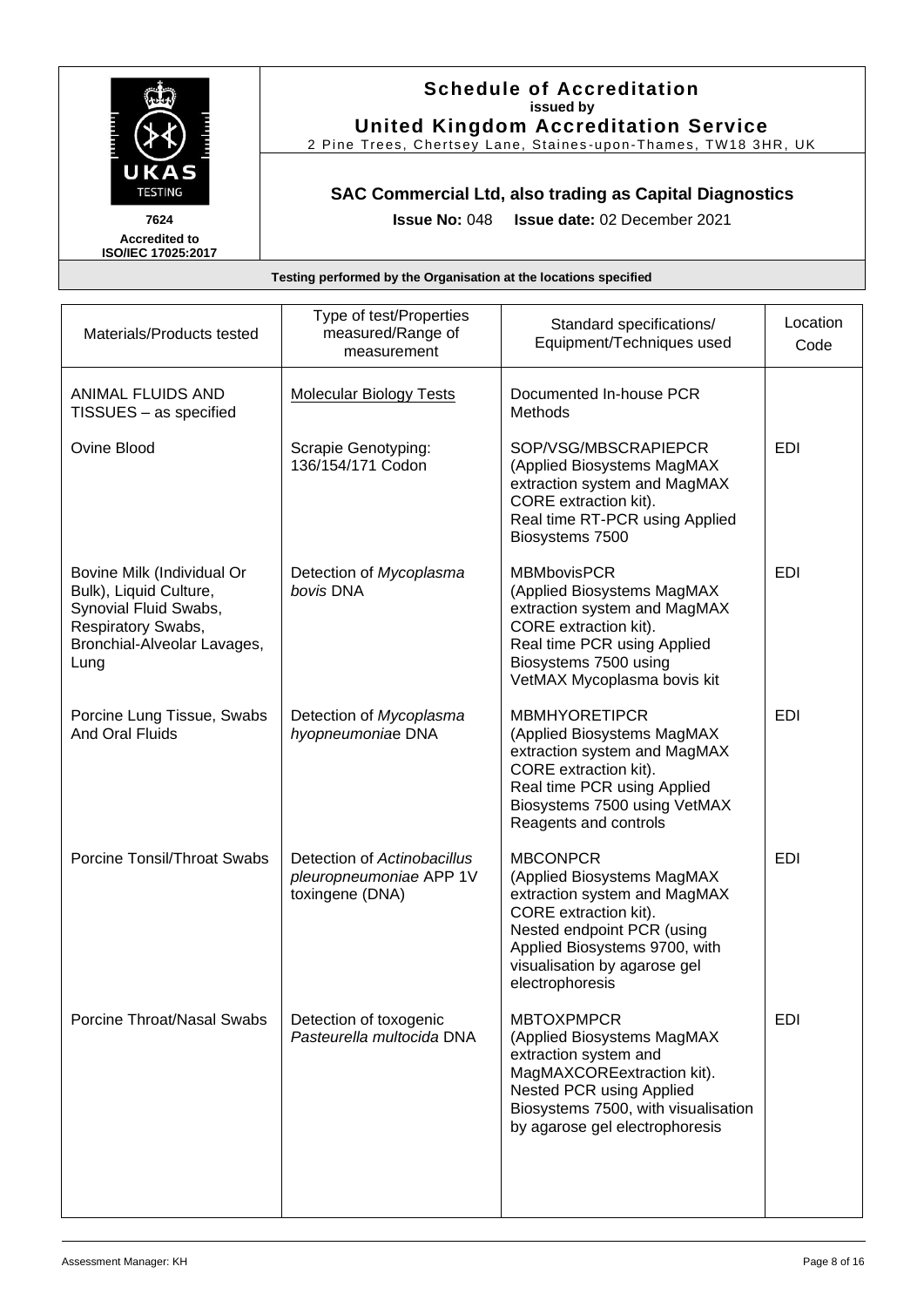

#### **Schedule of Accreditation issued by United Kingdom Accreditation Service**

2 Pine Trees, Chertsey Lane, Staines -upon -Thames, TW18 3HR, UK

# **SAC Commercial Ltd, also trading as Capital Diagnostics**

**Issue No:** 048 **Issue date:** 02 December 2021

| Materials/Products tested                                                                                                                                                                      | Type of test/Properties<br>measured/Range of<br>measurement                                                                                             | Standard specifications/<br>Equipment/Techniques used                                                                                                                                                                                      | Location<br>Code |
|------------------------------------------------------------------------------------------------------------------------------------------------------------------------------------------------|---------------------------------------------------------------------------------------------------------------------------------------------------------|--------------------------------------------------------------------------------------------------------------------------------------------------------------------------------------------------------------------------------------------|------------------|
| <b>ANIMAL FLUIDS &amp;</b><br>TISSUES - as specified<br>(cont'd)                                                                                                                               | <b>Molecular Biology Tests</b><br>(cont'd)                                                                                                              | Documented In-house PCR<br>Methods                                                                                                                                                                                                         |                  |
| Porcine Serum, Semen,<br>Throat Swabs, Lung Tissue,<br>Oral Fluids and Blood swabs                                                                                                             | Detection of Porcine<br>Reproductive and<br><b>Respiratory Syndrome virus</b><br>(PRRSV) RNA                                                            | <b>BPRRSVRETIRTPCR</b><br>(Applied Biosystems MagMAX<br>extraction system and MagMAX<br>COREextraction kit). Real time RT-<br>PCR using Applied Biosystems<br>7500 using INDICAL Virotype kit                                              | <b>EDI</b>       |
| Bovine Milk and Serum                                                                                                                                                                          | Detection of Bovine Viral<br>Diarrhoea virus (BVDV) RNA                                                                                                 | <b>MBBVDVRETIRTPCR</b><br>(Applied Biosystems MagMAX<br>extraction system and MagMAX<br>CORE extraction kit. Real time RT-<br>PCR using Applied Biosystems<br>7500 using VetMAX Gold BVDV kit                                              | <b>EDI</b>       |
| <b>Bovine Ear Tissue</b>                                                                                                                                                                       | Detection of Bovine Viral<br>Diarrhoea virus (BVDV) RNA                                                                                                 | <b>MBBVDVEARPCR</b><br>Real time RT-PCR using Applied<br>Biosystems 7500 using INDICAL<br>TLR and virotype BVDV kit                                                                                                                        | <b>EDI</b>       |
| Bovine Respiratory and<br>Abortion Materials: Swabs,<br>Lung, Liver, Spleen,<br>Trachea, Oesophagus,<br>Placenta, Palate, Larynx,<br>Tonsil, Brain, Bronchoaleolar<br>Lavage and Foetal Fluids | Detection of RNA from<br><b>Bovine Respiratory Syncytial</b><br>Virus (BRSV), Bovine<br>Herpesvirus (BoHV-1) and<br>Bovine Parainfluenza Virus<br>(PI3) | <b>MBRESPMULTIPCR</b><br>(Applied Biosystems MagMAX<br>extraction system and MagMAX<br>CORE extraction kit).<br>Real Time Reverse Transcription-<br>PCR using Applied Biosystems<br>7500 using Qiagen Quantifast<br>Multiplex RT-PCR+R kit | <b>EDI</b>       |
| Serum                                                                                                                                                                                          | Detection of Border Disease<br>Virus (BDV) and Bovine Viral<br>Diarrhoea Virus (BVDV)<br><b>RNA</b>                                                     | MBBORDERDISEASEPCR<br>(Applied Biosystems MagMAX<br>extraction system and MagMAX<br><b>COREextraction kit).</b><br>Real time RT-PCR using Applied<br>Biosystems 7500 using QIAGEN kit                                                      | <b>EDI</b>       |
| Porcine Post Mortem<br>Material, Faeces, Bacterial<br><b>Cultures</b>                                                                                                                          | Detection of Brachyspira spp<br>with speciation DNA                                                                                                     | MBCONPCR, MBBRACDIG<br>(Applied Biosystems MagMAX<br>extraction system and MagMAX<br>CORE extraction kit).<br><b>Endpoint PCR using GeneAmp</b><br>9700, RFLP analysis, with<br>visualisation by PAGE                                      | <b>EDI</b>       |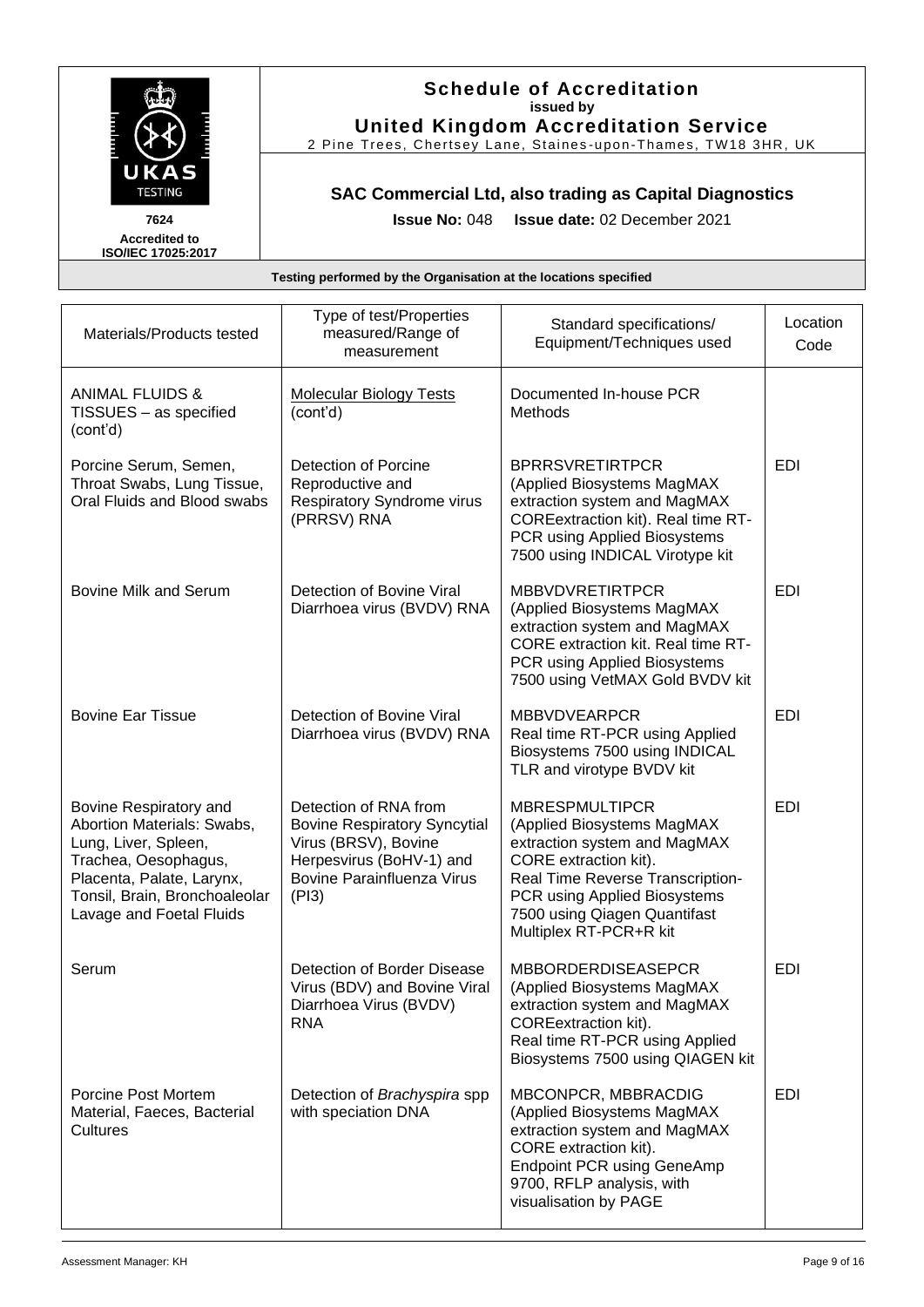

#### **Schedule of Accreditation issued by United Kingdom Accreditation Service**

2 Pine Trees, Chertsey Lane, Staines -upon -Thames, TW18 3HR, UK

# **SAC Commercial Ltd, also trading as Capital Diagnostics**

**Issue No:** 048 **Issue date:** 02 December 2021

**Accredited to ISO/IEC 17025:2017**

|  | Testing performed by the Organisation at the locations specified |
|--|------------------------------------------------------------------|
|--|------------------------------------------------------------------|

| Materials/Products tested                                         | Type of test/Properties<br>measured/Range of<br>measurement                                                                                                                                                                 | Standard specifications/<br>Equipment/Techniques used                                                                                                                                                                           | Location<br>Code |
|-------------------------------------------------------------------|-----------------------------------------------------------------------------------------------------------------------------------------------------------------------------------------------------------------------------|---------------------------------------------------------------------------------------------------------------------------------------------------------------------------------------------------------------------------------|------------------|
| <b>ANIMAL FLUIDS &amp;</b><br>TISSUES - as specified<br>(cont'd)  | <b>Molecular Biology Tests</b><br>(cont'd)                                                                                                                                                                                  | Documented In-house PCR<br>Methods                                                                                                                                                                                              |                  |
| E. coli isolates cultured from<br>porcine faeces                  | Detection of:<br>E. coli Virulence factor<br>adhesion DNA:-F4, F5, F6,<br>F18, F41 and Intimin<br>Enterotoxin and Shiga-toxin<br>producing E. coli (ETEC and<br>STEC) Virulence factor<br>DNA:- LTI, STaP, STb and<br>Stx2e | <b>MBECOPCR</b><br>(Applied Biosystems MagMAX<br>extraction system and MagMAX<br><b>COREextraction kit).</b><br>Multiplex One-Step PCR,<br>visualisation using gel<br>electrophoresis using 4.0 Image<br>Analysis system        | <b>EDI</b>       |
| Porcine Faeces, Rectal<br>Swabs, Post Mortem<br>Material          | Detection of Lawsonia<br><i>intracellularis</i> DNA                                                                                                                                                                         | <b>MBCONPCR</b><br>(Applied Biosystems MagMAX<br>extraction system and MagMAX<br>CORE extraction kit).<br><b>Endpoint Nested PCR using</b><br>GeneAmp 9700 with visualisation<br>by agarose gel electrophoresis                 | <b>EDI</b>       |
| Bovine Faeces and Liquid<br>Cultures                              | Detection of Mycobacterium<br>avium paratuberculosis<br>(MAP) DNA                                                                                                                                                           | <b>MBIDGENEMAPPCR</b><br>Real time PCR using IDVet ID<br>Gene MAP kit<br><b>MBMAGFASTMAPEXT</b><br>ID. Vet ID Gene Mag Fast nucleic<br>acid extraction                                                                          | <b>EDI</b>       |
| Porcine Oral Fluid, Nasal<br>Swabs, Lung Tissue, Serum,<br>Faeces | <b>Detection of Porcine</b><br>Circovirus Type 2 (PCV2)<br><b>DNA</b>                                                                                                                                                       | MBPCV2PCR<br>(Applied Biosystems Magmax<br>extraction system and MagMax<br><b>COREextraction kit).</b><br>Real time PCR using Applied<br>Biosystems 7500 using VetMax<br>Porcine Circovirus Type 2<br><b>Quantification Kit</b> | <b>EDI</b>       |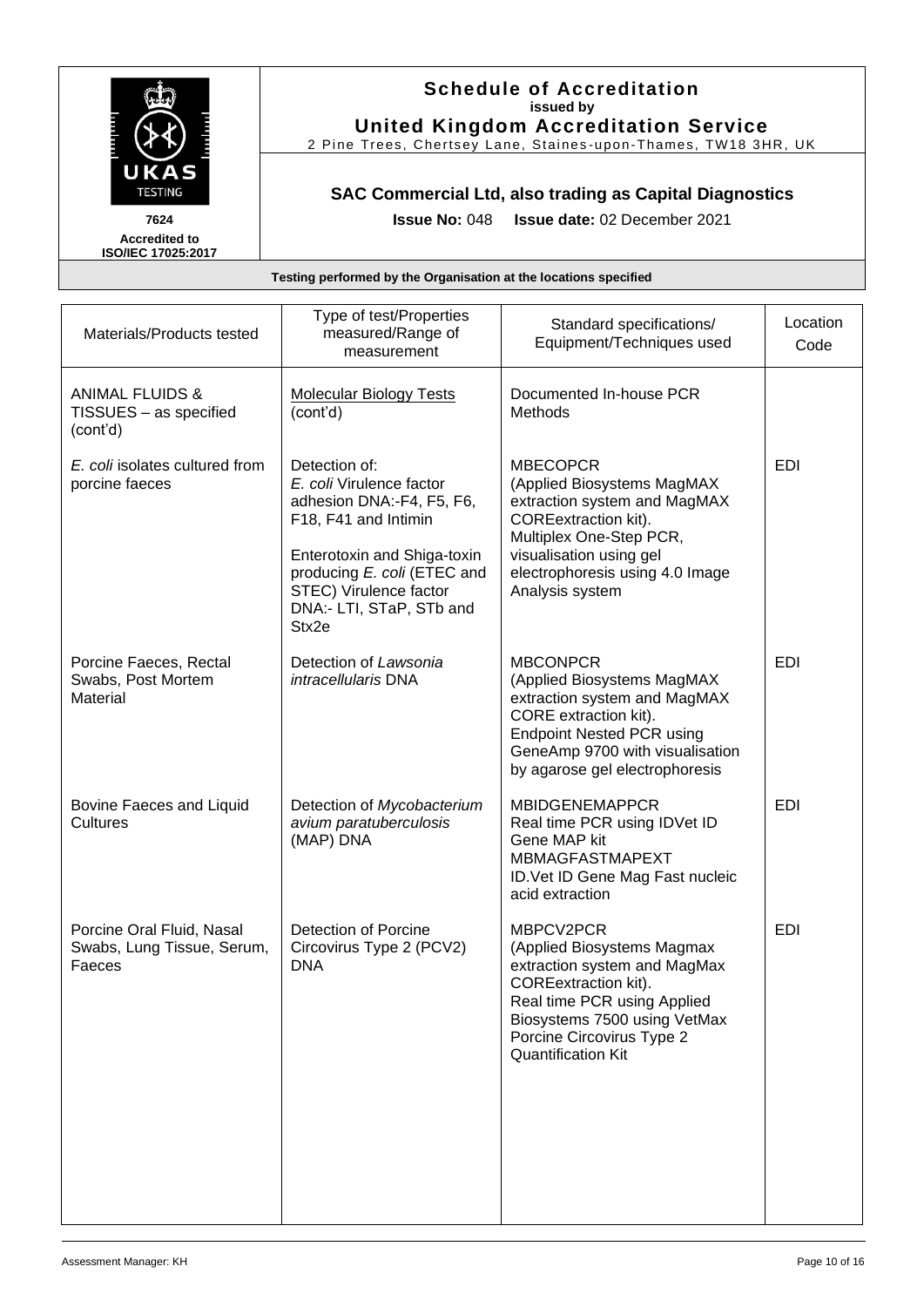

#### **Schedule of Accreditation issued by United Kingdom Accreditation Service**

2 Pine Trees, Chertsey Lane, Staines -upon -Thames, TW18 3HR, UK

# **SAC Commercial Ltd, also trading as Capital Diagnostics**

**Issue No:** 048 **Issue date:** 02 December 2021

| Materials/Products tested                                                               | Type of test/Properties<br>measured/Range of<br>measurement                                                                                                                             | Standard specifications/<br>Equipment/Techniques used                                                                                                                                                                                                                                                | Location<br>Code                |
|-----------------------------------------------------------------------------------------|-----------------------------------------------------------------------------------------------------------------------------------------------------------------------------------------|------------------------------------------------------------------------------------------------------------------------------------------------------------------------------------------------------------------------------------------------------------------------------------------------------|---------------------------------|
| <b>ANIMAL FLUIDS &amp;</b><br>TISSUES - as specified<br>(cont'd)                        | <b>Molecular Biology Tests</b><br>(cont'd)                                                                                                                                              | Documented In-house PCR<br>Methods                                                                                                                                                                                                                                                                   |                                 |
| Porcine Oral Fluid, Nasal<br>Swabs, Lung Tissue, Lung<br>Lavages (Bal Washes),<br>Serum | Detection of Swine Influenza<br>Virus (SIV) RNA                                                                                                                                         | <b>MBSIVPCR</b><br>(Applied Biosystems Magmax<br>extraction system and MagMax<br><b>COREextraction kit).</b><br>Real time RT-PCR using Applied<br>Biosystems 7500 using<br>VetMax Gold SIV Detection Kit and<br>VetMAX Gold SIV Subtyping Kit.<br>Identification of subtypes H1N1,<br>H3N2 and H1N2. | <b>EDI</b>                      |
| <b>HUMAN BODY FLUIDS</b>                                                                |                                                                                                                                                                                         |                                                                                                                                                                                                                                                                                                      |                                 |
| Inactivated combined nose<br>and throat swabs in VTM                                    | Detection of SARS-CoV-2<br>RNA Targets: N gene,<br>ORF1ab gene, S gene for<br>subsequent clinical<br>interpretation at private or<br>NHS facilities by medically<br>qualified personnel | MBSARSCOV2PCR<br>Applied Biosystems MagMAX<br>Express 96 extraction system and<br>MVPII extraction kit. Real time RT-<br>PCR using AB 7500 using the<br>TaqPath COVID-19 CE-IVD RT-<br>PCR kit.                                                                                                      | <b>EDI</b>                      |
|                                                                                         | <b>Microbiology Tests</b>                                                                                                                                                               | Documented In-house Methods                                                                                                                                                                                                                                                                          |                                 |
| TISSUES, BODY FLUIDS<br>AND NECROPSY<br><b>MATERIAL</b>                                 | Microscopy and microbial<br>culture techniques for<br>detecting pathogenic<br>micro-organisms                                                                                           | SOP/VSG/MSAMPTRANS Sample<br>transfer<br>SOP/VSG/MGRAM Gram Stain                                                                                                                                                                                                                                    | ABD,<br>DUM, STB,<br><b>THU</b> |
|                                                                                         |                                                                                                                                                                                         | UG/SACCVSG/52 Basic<br><b>Bacteriological Techniques</b><br>UG/SACCVSG/53 Routine Culture<br>Plate and Smear Selection<br>SOP/VSG/MGRAM Gram Stain                                                                                                                                                   | EDI CD                          |
|                                                                                         |                                                                                                                                                                                         | MCNS: Central nervous system                                                                                                                                                                                                                                                                         | <b>EDI</b>                      |
|                                                                                         |                                                                                                                                                                                         | MEME: Ear/mouth/eye fluid/swabs                                                                                                                                                                                                                                                                      | <b>EDI</b>                      |
|                                                                                         |                                                                                                                                                                                         | <b>MRES: Respiratory system</b>                                                                                                                                                                                                                                                                      | <b>EDI</b>                      |
|                                                                                         |                                                                                                                                                                                         | <b>MMA: Milks</b>                                                                                                                                                                                                                                                                                    | <b>EDI</b>                      |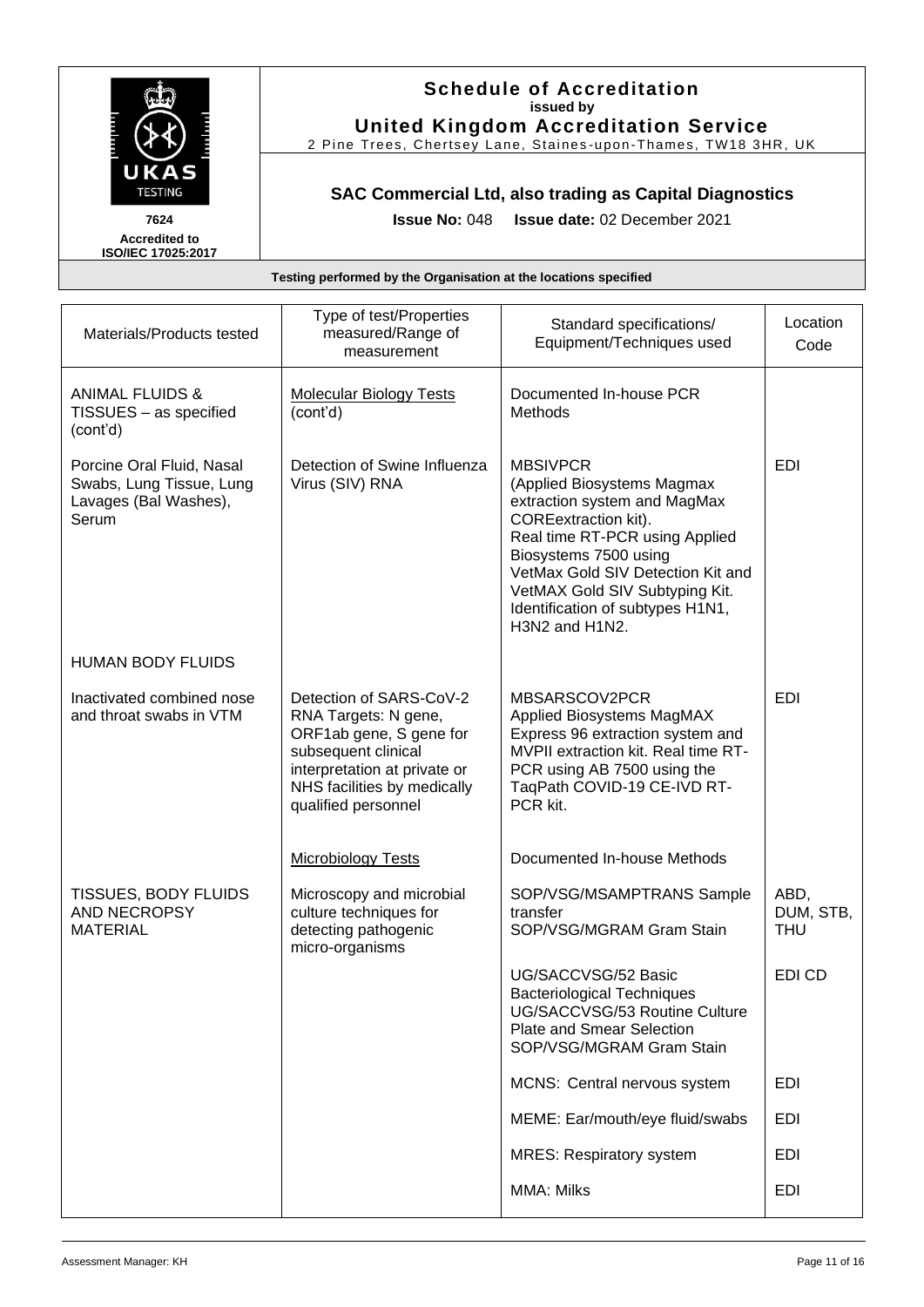

#### **Schedule of Accreditation issued by United Kingdom Accreditation Service**

2 Pine Trees, Chertsey Lane, Staines -upon -Thames, TW18 3HR, UK

# **SAC Commercial Ltd, also trading as Capital Diagnostics**

**Issue No:** 048 **Issue date:** 02 December 2021

| Materials/Products tested                                                              | Type of test/Properties<br>measured/Range of<br>measurement                                                 | Standard specifications/<br>Equipment/Techniques used                                                  | Location<br>Code     |
|----------------------------------------------------------------------------------------|-------------------------------------------------------------------------------------------------------------|--------------------------------------------------------------------------------------------------------|----------------------|
| TISSUES, BODY FLUIDS<br>AND NECROPSY                                                   | Microbiology Tests (cont'd)                                                                                 | Documented In-House Methods                                                                            |                      |
| MATERIAL (cont'd)                                                                      | Microscopy and microbial<br>culture techniques for<br>detecting pathogenic<br>micro-organisms (cont'd)      | <b>MUR: Urine</b>                                                                                      | EDI, CD              |
|                                                                                        |                                                                                                             | <b>MANIS: Anaerobic bacteria</b>                                                                       | <b>EDI</b>           |
|                                                                                        |                                                                                                             | MWA: Wounds/abscess swabs/pus                                                                          | <b>EDI</b>           |
|                                                                                        |                                                                                                             | <b>MABORT Laboratory investigation</b><br>of Abortion                                                  | <b>EDI</b>           |
|                                                                                        |                                                                                                             | MNMS: Necropsy material/<br>Miscellaneous samples                                                      | <b>EDI</b>           |
|                                                                                        |                                                                                                             | <b>MFUNGI</b>                                                                                          | <b>EDI</b>           |
| <b>Veterinary Bacterial Colonies</b><br>from solid media                               | Identification based upon<br>bacterial protein profile<br>matching against Bruker and<br>in house databases | SOP/VS/MMICROMALDI using the<br>Bruker MALDI-TOF MS system                                             | EDI, CD              |
| TISSUES, BODY FLUIDS<br>AND NECROPSY<br>MATERIAL, ENTERIC AND<br><b>LITTER SAMPLES</b> | Isolation of Salmonella spp                                                                                 | MSALSCREEN using Selenite or<br>Rappaports (species dependent)                                         | <b>EDI</b>           |
| <b>Enteric Samples</b>                                                                 | Detection of Cryptosporidium<br>oocysts                                                                     | PCRYPTO by microscopy with<br>staining by cold ZN                                                      | EDI, CD,<br>STB, DUM |
| <b>Enteric Samples, Genital</b><br>Samples, Placental and<br><b>Foetal Samples</b>     | Isolation of Campylobacter                                                                                  | <b>MCAMPY</b>                                                                                          | <b>EDI</b>           |
| TISSUES, MILK and<br><b>BOVINE SAMPLES</b>                                             | Isolation and determination<br>of Brucella spp                                                              | MBRU with staining by Modified ZN<br>(MMZN) in association with Rose<br><b>Bengal Plate Test SRBPT</b> | <b>EDI</b>           |
| <b>Enteric Samples</b>                                                                 | Isolation of Yersinia spp                                                                                   | <b>MYERS</b>                                                                                           | <b>EDI</b>           |
| <b>Enteric Samples</b>                                                                 | <b>Detection of Rotavirus</b>                                                                               | MBRotaPAGE using<br>polyacrylamide gel electrophoresis                                                 | <b>EDI</b>           |
|                                                                                        |                                                                                                             |                                                                                                        |                      |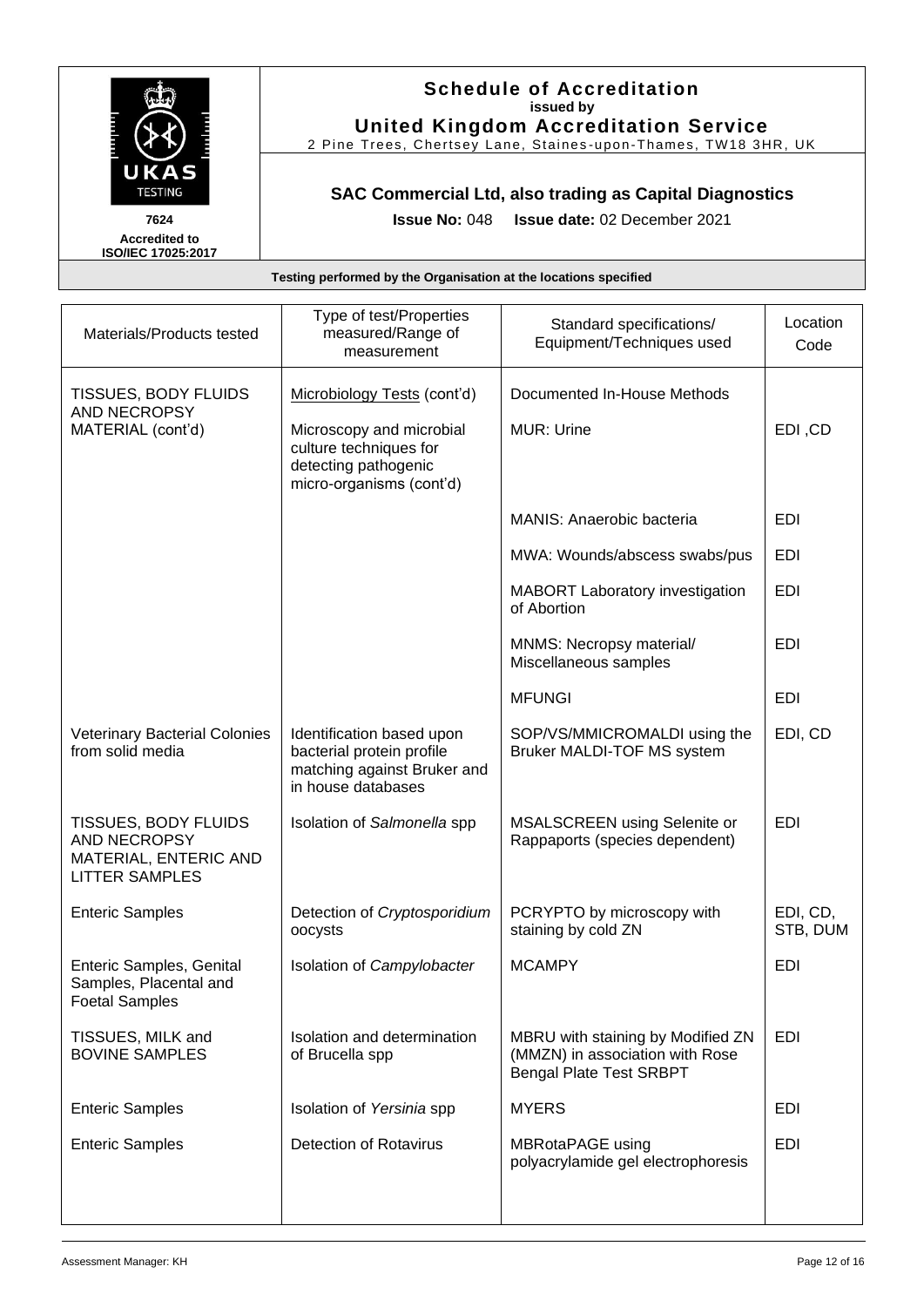

#### **Schedule of Accreditation issued by United Kingdom Accreditation Service**

2 Pine Trees, Chertsey Lane, Staines -upon -Thames, TW18 3HR, UK

# **SAC Commercial Ltd, also trading as Capital Diagnostics**

**Issue No:** 048 **Issue date:** 02 December 2021

| Materials/Products tested                               | Type of test/Properties<br>measured/Range of<br>measurement                                    | Standard specifications/<br>Equipment/Techniques used                                                                                                                                                    | Location<br>Code       |
|---------------------------------------------------------|------------------------------------------------------------------------------------------------|----------------------------------------------------------------------------------------------------------------------------------------------------------------------------------------------------------|------------------------|
| ANIMAL FLUIDS AND<br>TISSUES - as specified<br>(cont'd) | Microbiology Tests (cont'd)                                                                    | Documented In-house Methods                                                                                                                                                                              |                        |
| Skin and Hair                                           | Isolation of and identification<br>of Dermatophilus                                            | <b>MDERM</b>                                                                                                                                                                                             | <b>EDI</b>             |
| Skin and Hair                                           | Isolation of and identification<br>of Dermatophytes                                            | <b>MSHA</b>                                                                                                                                                                                              | <b>EDI</b>             |
| <b>Bacterial Isolates</b>                               | Determination of antibiotic<br>susceptibility                                                  | MAST based on BSAC guidelines<br>2009 (obsolete)                                                                                                                                                         | <b>EDI</b>             |
| <b>Tissue Smears</b>                                    | Presumptive Chlamydophilus                                                                     | MMZN by microscopy using<br>modified Ziehl-Neelsen stain                                                                                                                                                 | EDI, CD,<br><b>DUM</b> |
| <b>FAECES AND ANIMAL</b><br><b>TISSUES</b>              | Isolation and confirmation of<br>E. coli O157                                                  | ERU/002 using immunomagnetic<br>separation (IMS) and selective<br>plating                                                                                                                                | <b>INV</b>             |
| <b>Blood Smears</b>                                     | <b>Bacillus anthracis</b><br>(presumptive)                                                     | MANTH by microscopy using<br>polychrome methylene blue stain                                                                                                                                             | EDI, CD,<br>STB, DUM   |
| Tissues, Faeces                                         | Acid fast bacilli including<br>presumptive Johnes AFB                                          | MMYCOB by microscopy using<br>Ziehl-Neelsen stain                                                                                                                                                        | EDI, CD,<br>STB, DUM   |
| Mammalian & Avian Species                               | Necropsy procedures on<br>carcasses to collect tissue<br>samples for diagnostic<br>examination | <b>VPMFARM &amp; VPMCOMPANION</b>                                                                                                                                                                        | STB, ABD,<br>THU, DUM  |
| Mammalian &, Avian<br><b>Species</b>                    | Necropsy procedures on<br>carcasses to collect tissue<br>samples for diagnostic<br>examination | VPMCOMPANION                                                                                                                                                                                             | EDI2, CD2              |
| ANIMAL FLUIDS AND<br>TISSUES - as specified             | <b>Serology Tests</b>                                                                          | Documented In-house Methods                                                                                                                                                                              |                        |
| Serum, plasma, milk<br>(individual and bulk samples)    | Detection of antigens and<br>antibodies                                                        | Methods developed and validated<br>following the Flexible Scope:<br>FLEXELISA - using direct, indirect,<br>competitive and non competitive<br>ELISA techniques with both<br>automated and manual reading | <b>EDI</b>             |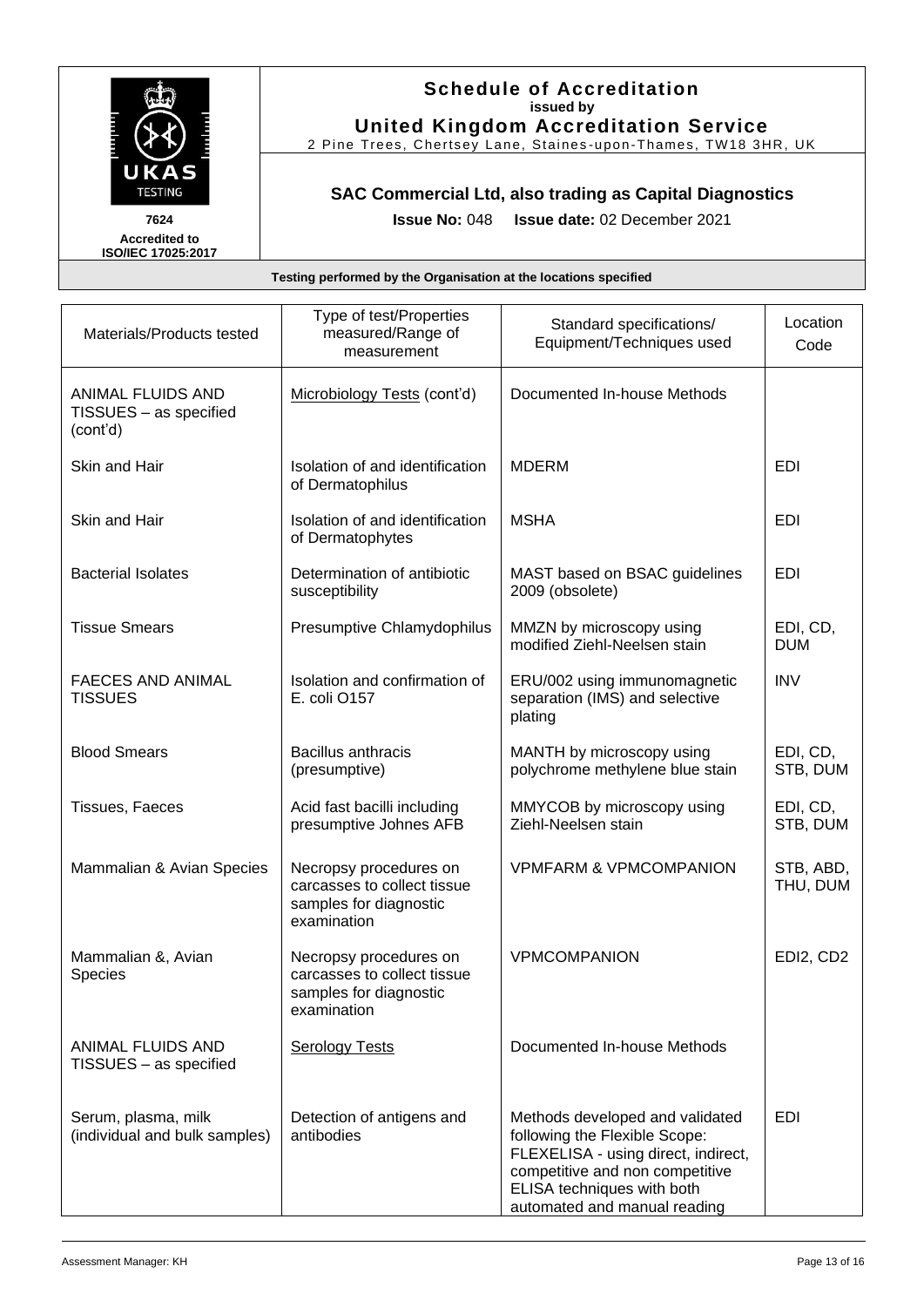

#### **Schedule of Accreditation issued by United Kingdom Accreditation Service**

2 Pine Trees, Chertsey Lane, Staines -upon -Thames, TW18 3HR, UK

# **SAC Commercial Ltd, also trading as Capital Diagnostics**

**Issue No:** 048 **Issue date:** 02 December 2021

| Materials/Products tested                                               | Type of test/Properties<br>measured/Range of<br>measurement                                | Standard specifications/<br>Equipment/Techniques used                                                                                                                                                                                                                             | Location<br>Code |
|-------------------------------------------------------------------------|--------------------------------------------------------------------------------------------|-----------------------------------------------------------------------------------------------------------------------------------------------------------------------------------------------------------------------------------------------------------------------------------|------------------|
| <b>ANIMAL FLUIDS AND</b><br>TISSUES - as specified<br>(cont'd)          | Serology Tests (cont'd)                                                                    | Documented In-house Methods                                                                                                                                                                                                                                                       |                  |
| Serum, plasma, milk<br>(individual and bulk samples)<br>and ear tissue. | Detection of antigens and<br>antibodies                                                    | Methods developed and validated<br>following the Flexible Scope:<br>FLEXELISA - using direct, indirect,<br>competitive and non competitive<br>ELISA techniques with both<br>automated and manual reading and<br>automated (TECAN Freedom EVO<br>workstation) or manual processing | <b>EDI</b>       |
| <b>SERUM / PLASMA</b>                                                   | Parainfluenza Virus Type 3<br>(PI3)                                                        | PI3 Ab by ELISA                                                                                                                                                                                                                                                                   | <b>EDI</b>       |
| Bovine Serum, Plasma                                                    | Detection of antibodies to<br><b>Bovine Viral Diarrhoea</b><br>(BVD) / Border Disease (BD) | Idexx BVDV p80 Ab ELISA                                                                                                                                                                                                                                                           | <b>EDI</b>       |
| Bovine, Ovine Serum,<br>Plasma                                          | Detection of antibodies to<br><b>Bovine Viral Diarrhoea</b><br>(BVD) / Border Disease (BD) | ID Screen BVDV p80 Ab<br>competition ELISA                                                                                                                                                                                                                                        | <b>EDI</b>       |
| Bovine Serum, Plasma                                                    | Detection of antibodies to<br><b>Bovine Viral Diarrhoea</b><br>(BVD)                       | Svanovir® BVDV Ab ELISA                                                                                                                                                                                                                                                           | <b>EDI</b>       |
| Bovine Milk (Bulk and<br>Individual)                                    | Detection of antibodies to<br><b>Bovine Viral Diarrhoea</b><br>(BVD)                       | Svanovir® BVDV Ab ELISA                                                                                                                                                                                                                                                           | <b>EDI</b>       |
| Bovine, Ovine, Caprine<br>Serum, Plasma                                 | Detection of antibodies to<br>Mycobacterium avium sub<br>paratuberculosis (Johnes)         | ID Screen® Paratuberculosis<br>Indirect                                                                                                                                                                                                                                           | <b>EDI</b>       |
| Bovine Serum, Plasma                                                    | Detection of antibodies to<br>Leptospira hardjo                                            | PrioCHECK® L. Hardjo Ab ELISA                                                                                                                                                                                                                                                     | <b>EDI</b>       |
| Bovine Milk (Bulk and<br>Individual)                                    | Detection of antibodies to<br>Leptospira hardjo                                            | Linnodee Bovine Leptospira Hardjo<br><b>ELISA Kit</b>                                                                                                                                                                                                                             | <b>EDI</b>       |
| Bovine Serum, Plasma                                                    | Detection of antibodies to<br><b>Infectious Bovine</b><br>Rhinotracheitis Virus (IBR)      | Idexx IBR (BHV1)gB Ab ELISA<br>(competitive)                                                                                                                                                                                                                                      | EDI              |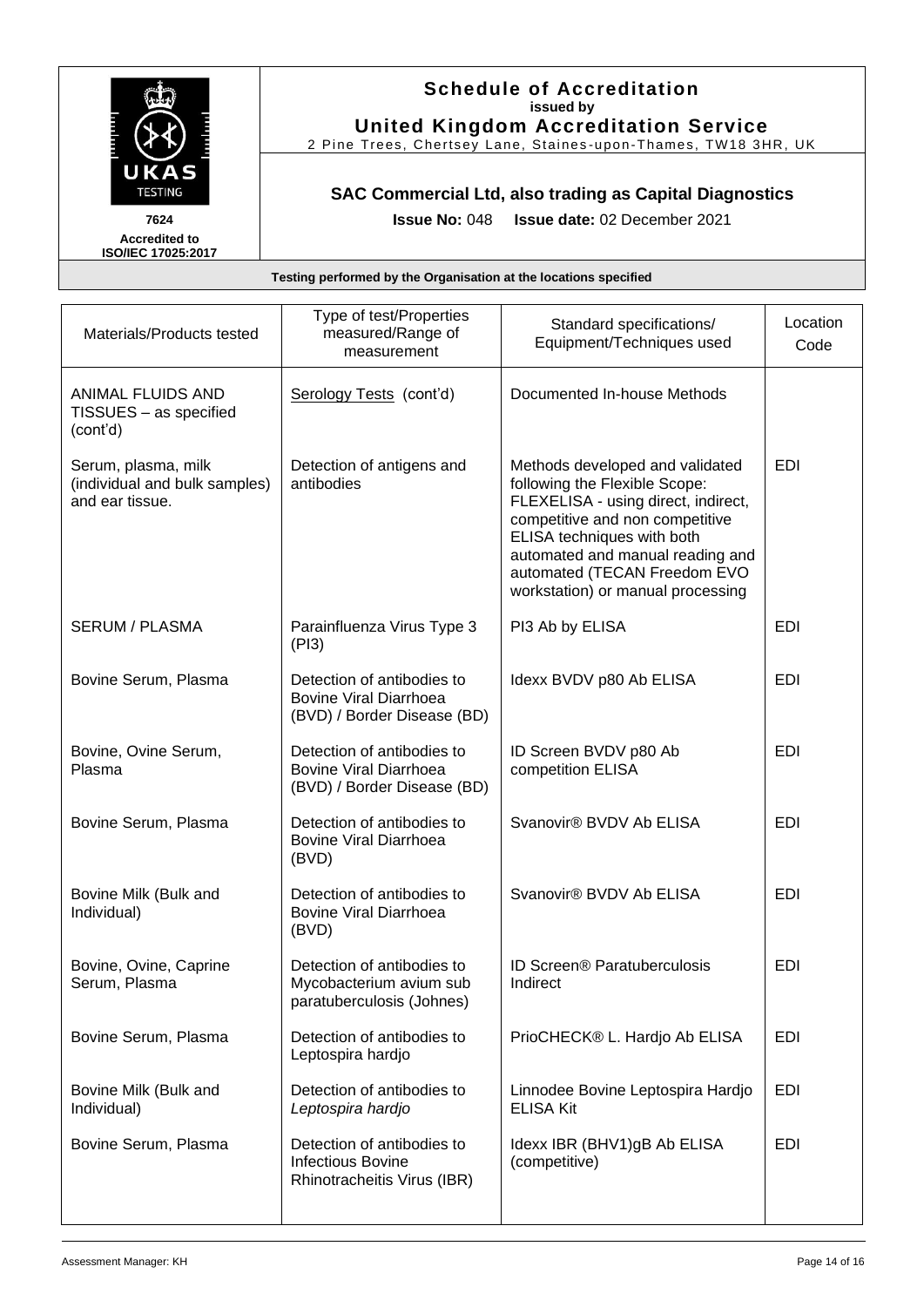

#### **Schedule of Accreditation issued by United Kingdom Accreditation Service**

2 Pine Trees, Chertsey Lane, Staines -upon -Thames, TW18 3HR, UK

# **SAC Commercial Ltd, also trading as Capital Diagnostics**

**Issue No:** 048 **Issue date:** 02 December 2021

| Materials/Products tested                                     | Type of test/Properties<br>measured/Range of<br>measurement                       | Standard specifications/<br>Equipment/Techniques used          | Location<br>Code |
|---------------------------------------------------------------|-----------------------------------------------------------------------------------|----------------------------------------------------------------|------------------|
| ANIMAL FLUIDS AND<br>TISSUES - as specified<br>(cont'd)       | Serology Tests (cont'd)                                                           | Documented In-house Methods                                    |                  |
| Bovine Serum, Plasma<br>Bovine Milk (Bulk and<br>Individual)  | Detection of antibodies to<br>Infectious Bovine<br>Rhinotracheitis Virus (IBR)    | Svanovir <sup>®</sup> IBR Ab ELISA<br>(indirect)               | <b>EDI</b>       |
| Bovine Serum, Plasma                                          | Detection of antibodies to gE<br>Antigen of Bovine Herpes<br>Virus Type 1 (BHV-1) | Idexx IBRgE ELISA                                              | <b>EDI</b>       |
| Bovine Serum, Plasma                                          | Detection of antibodies to<br>Bovine respiratory syncytial<br>virus (BRSV)        | Svanovir® BRSV Ab ELISA                                        | <b>EDI</b>       |
| Bovine Serum, Plasma                                          | Antibodies to Neospora<br>canium                                                  | LSIVet™ Bovine Neosporosis<br><b>Advanced ELISA</b>            | <b>EDI</b>       |
| Bovine, Ovine, Caprine,<br>Serum, Plasma,                     | Antibodies to Schmallenberg<br><b>Virus</b>                                       | ID Screen® Schmallenberg virus<br>indirect multispecies        | <b>EDI</b>       |
| Bovine Ovine, Caprine Milk<br>(Bulk and Individual            | Antibodies to Schmallenberg<br><b>Virus</b>                                       | ID Screen® Schmallenberg virus<br>Milk indirect                | <b>EDI</b>       |
| Caprine and Ovine Foetal<br><b>Fluids</b>                     | Antibodies to Toxoplasma<br>gondii                                                | SOP/VSG/STXFA by Indirect<br>fluorescence antibody test (IFAT) | <b>EDI</b>       |
| Ovine, Caprine Serum,<br>Plasma individual milks              | Antibodies to Maedi-visna<br>(MV) and Caprine arthritis-<br>encephalitis (CAE)    | MV/CAE by VLA Maeditect AGIDT                                  | <b>EDI</b>       |
| Ovine, Caprine Serum,<br>Plasma (including pooled<br>samples) | Antibodies to Maedi-visna<br>(MV) and Caprine arthritis-<br>encephalitis (CAE)    | MV/CAE by ELISA                                                | <b>EDI</b>       |
| Bovine, Ovine, Caprine<br>Serum, plasma and foetal<br>fluid   | Antibodies to Toxoplasma<br>gondii                                                | SOP/VSG/STOXGON by ELISA                                       | <b>EDI</b>       |
|                                                               |                                                                                   |                                                                |                  |
|                                                               |                                                                                   |                                                                |                  |
|                                                               |                                                                                   |                                                                |                  |